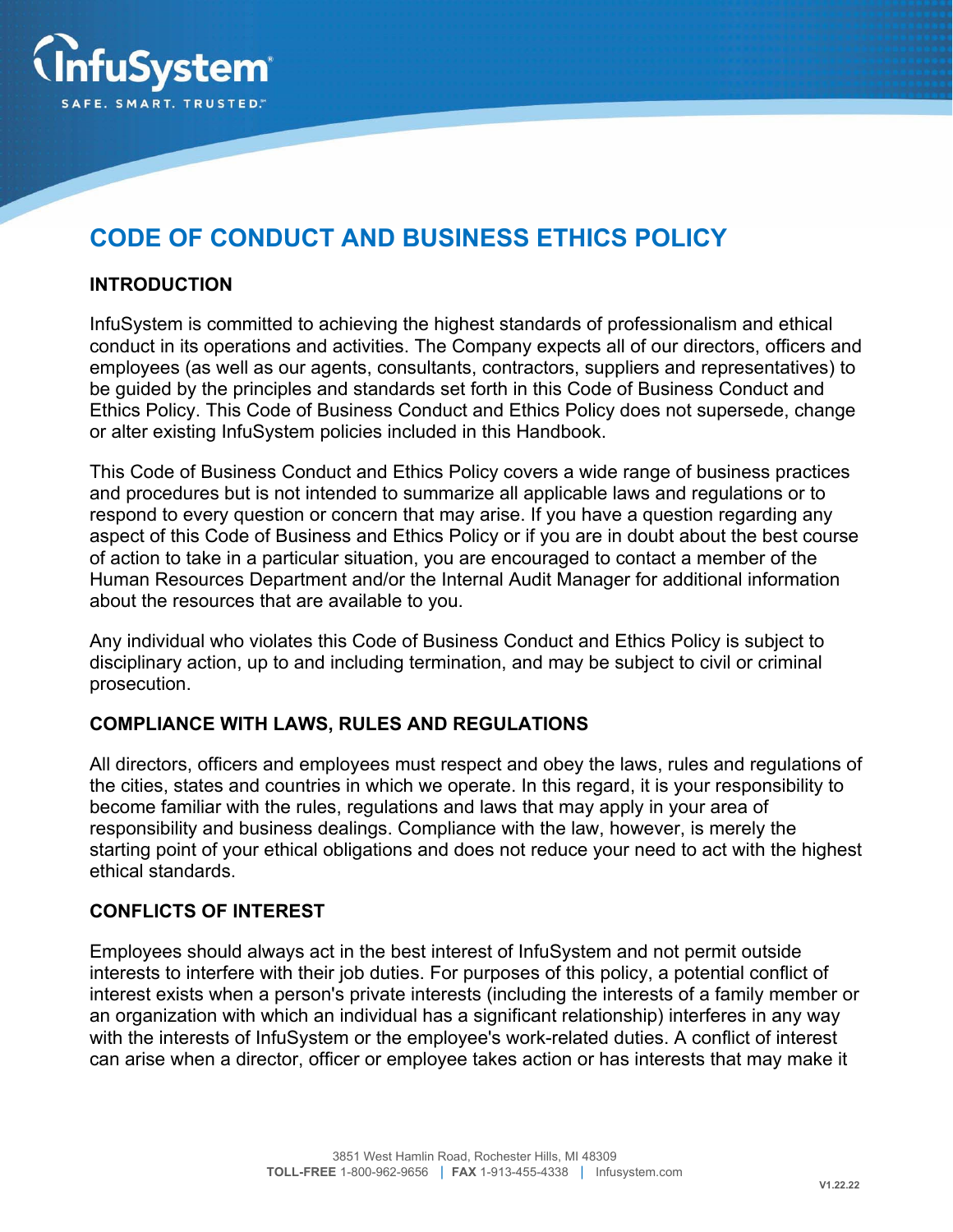difficult for him or her to perform his or her InfuSystem work objectively and effectively. Directors, officers and employees should avoid any activity, agreement, business investment or interest that could be in conflict with InfuSystem's interests, that could be perceived as a conflict of interest or that could interfere with their duty and ability to serve InfuSystem. While it is not possible to describe all circumstances where a conflict of interest may arise, the following are examples of the types of conflicts of interest that InfuSystem directors, officers or employees are expected to avoid:

- Receipt of an improper personal benefit as a result of his or her position with InfuSystem. No person subject to this Code of Business Conduct and Ethics Policy, or any member of his or her family, may receive gifts, favors, entertainment, payment, loans or other special preferences under circumstances that result in, or create the appearance of, a conflict of interest.
- Loans to, or guarantees of obligations of, directors, officers, employees or their family. Loans to directors and executive officers of InfuSystem are prohibited by law and may not be made.
- An InfuSystem director, officer or employee working simultaneously for a competitor, customer or major supplier. Any such relationship must be disclosed to the Company's Chief Executive Officer, who will, as necessary or appropriate, bring such matter to the attention of the Audit Committee of the Board of Directors.
- Investments in, or having a direct or indirect financial relationship with, a competitor, customer or supplier may create a conflict of interest; however, investments of not more than 1 percent of the total outstanding shares of companies listed on a national or international securities exchange or quoted daily by an automated quotation system are permitted without InfuSystem approval, provided that the investment is not so large financially (either in absolute dollars or as a percentage of the individual's portfolio) that it creates the appearance of a conflict of interest.
- Notwithstanding the foregoing, any investments (stock ownership, etc.) in a competitor's or supplier's business must not involve any conflicts of interest and must be disclosed to the Company's Chief Executive Officer.
- Employees must receive written permission from the Company's Chief Executive Officer before developing, outside of InfuSystem, any intellectual property or product that is or may be related to InfuSystem's current or potential business.
- Personally benefiting from opportunities that are discovered through the use of corporate property, information or position without the consent of InfuSystem's Board of Directors. No director, officer or employee may use corporate property, information or position for improper personal gain.

A conflict of interest can also arise when an employee holds a job outside of the Company. Employees are permitted to hold outside jobs as long as they meet the performance standards of their job with InfuSystem and subject to the provisions of this policy. All employees will be judged by the same performance standards and will be subject to InfuSystem's scheduling demands, regardless of any existing outside work requirements.

Employees of the Company shall conduct their personal affairs in such a fashion that their duties and responsibilities to the Company are not jeopardized and/or legal questions do not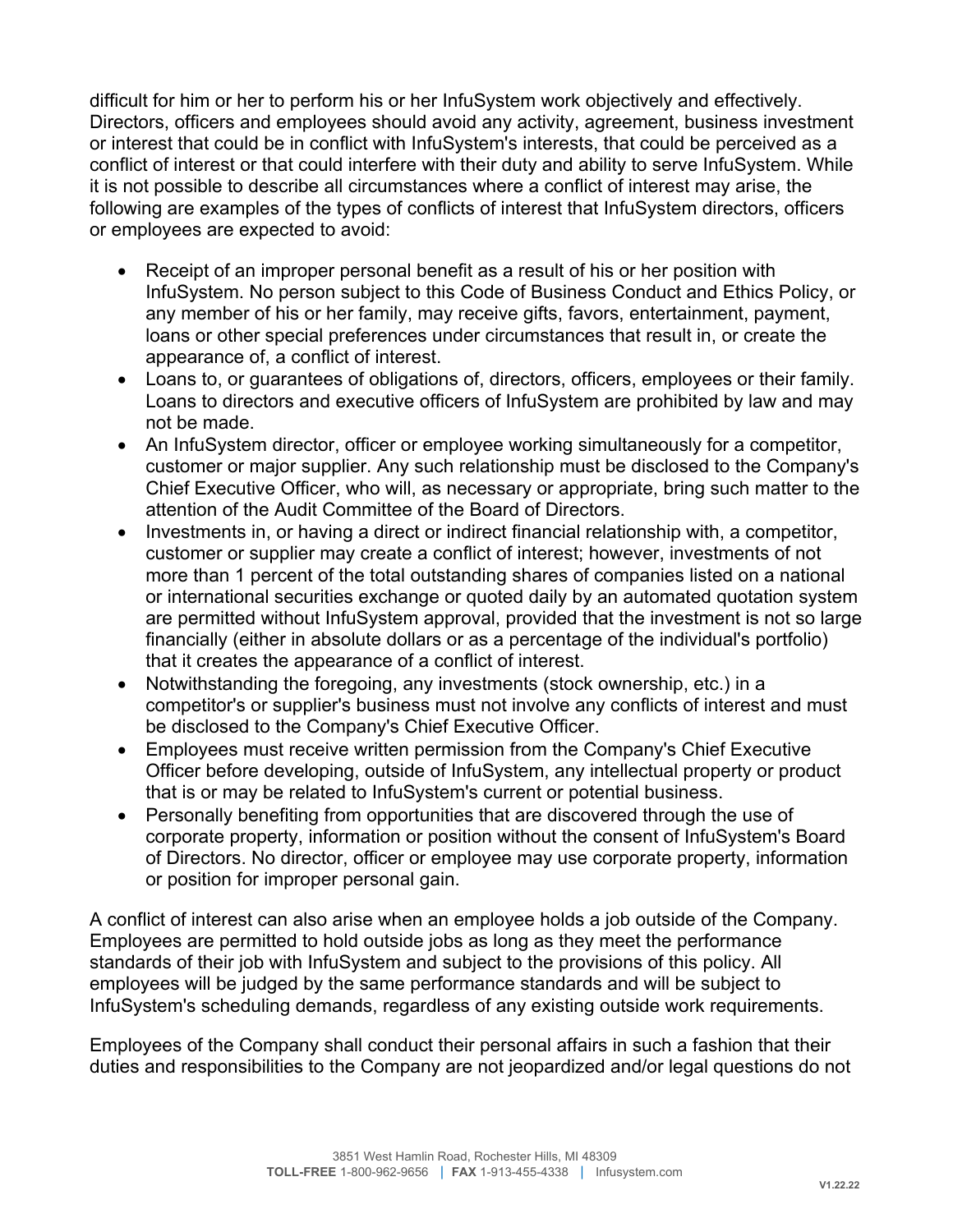arise with respect to their association or work with the Company. A Company employee may engage in outside activities unrelated to the performance of assigned Company responsibilities, for compensation or otherwise, provided that such outside activities will not interfere with the performance of assigned duties or create a conflict of interest with the Company. However, employees may not receive any income or material gain from individuals outside InfuSystem for materials produced or services rendered while performing their jobs for the Company. Employees may not engage in any outside activities that would exploit the employee's association with the Company or cause harm to the Company.

If InfuSystem determines that an employee's outside work or activities interfere with performance or the ability to meet the requirements of InfuSystem as they are modified from time to time, the employee may be asked to terminate the outside employment or activities if he or she wishes to remain with InfuSystem.

Outside activities should not be conducted during scheduled hours of work without disclosure and prior written approval from the Company. No facilities, equipment, supplies, secretarial or other employee services furnished by the Company may be used in pursuit of an outside activity without disclosure and prior written approval of the Company.

If you have a question about whether a situation is a potential conflict of interest, please contact Human Resources or the Internal Audit Manager. If you become aware of a potential conflict or ethical concern, please call the reporting hotline at (833) 320-0077 or go to www.lighthouse-services.com/infusystem as outlined in the Reporting Policy within the Code of Conduct and Business Ethics Policy. InfuSystem prohibits any form of discipline, reprisal, intimidation or retaliation for reporting a potential conflict of interest or violation of this policy or cooperating in related investigations.

#### **INSIDER TRADING**

This policy explains the requirements and procedures to be followed by employees, officers and directors of InfuSystem Holdings, Inc. and its subsidiaries ("InfuSystem") when trading in InfuSystem securities (and, in some cases, the securities of other companies) and in responding to questions about, and requests for, confidential information about InfuSystem's business and affairs.

InfuSystem's Chief Financial Officer or another employee designated by InfuSystem's Board of Directors from time to time shall serve as the compliance officer (the "Compliance Officer") for purposes of this policy and shall be responsible for administration of this policy.

#### **Contact the Chief Financial Officer if you ever have questions about this policy or its application to any situation in which you wish to trade InfuSystem securities.**

### **Applicability of Policy**

This policy applies to all transactions in InfuSystem's securities, including, but not limited to, common stock, options for common stock and any other securities InfuSystem may issue from time to time, such as preferred stock, warrants and convertible debentures, as well as to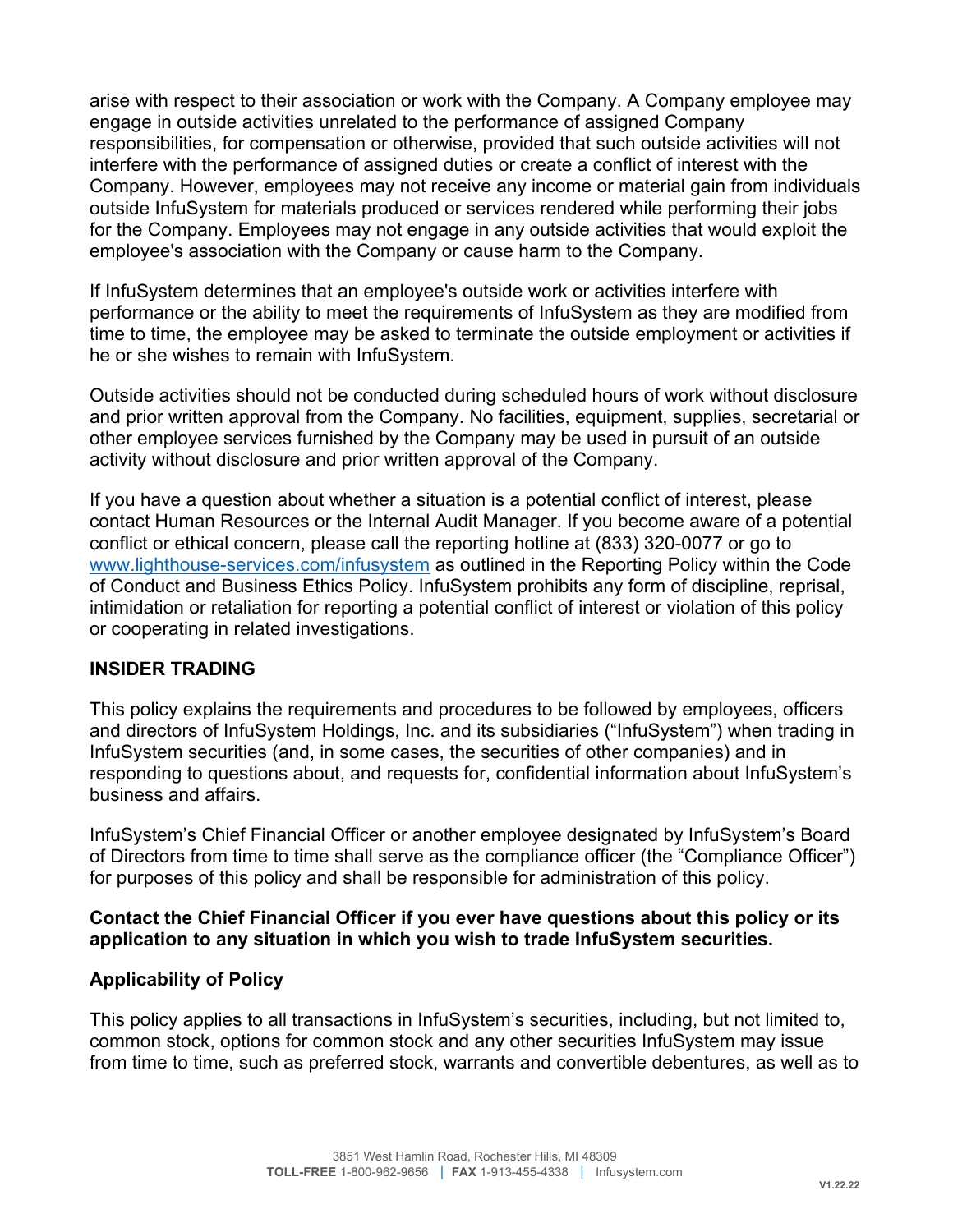derivative securities relating to InfuSystem's stock. It applies to all officers of InfuSystem, all members of InfuSystem's Board of Directors and all employees, consultants and contractors of InfuSystem who receive or have access to Inside Information (as defined below) regarding InfuSystem. This group of people, members of their immediate families, members of their households and entities that they control are sometimes referred to in this policy as "Insiders." This policy also applies to any person who receives Inside Information from any Insider.

Any person who possesses Inside Information regarding InfuSystem is an Insider for as long as the information is not publicly known. Any employee can be an Insider from time to time and would at those times be subject to this policy.

### **Insider Trading and Tipping**

Federal and state securities laws prohibit: (a) the purchase or sale of securities while in possession of material nonpublic information ("Inside Information"); or (b) the selective disclosure of Inside Information to others who then trade in securities ("Tip" or "Tipping").

### **InfuSystem Policy**

No InfuSystem Insider shall:

- Buy or sell InfuSystem securities or the securities of other companies with which InfuSystem does business, including customers and suppliers, during any period commencing with the date that he or she possesses Inside Information and ending 24 hours after such information is publicly disclosed.
- Tip Inside Information to outsiders, including family members and others.
- Answer questions or provide information, including Inside Information, about InfuSystem and its affairs to outsiders unless specifically authorized to do so.

There are no exceptions or waivers to this policy, even for transactions that seem necessary or justifiable (such as the need to raise money for a personal financial emergency).

### **Material Nonpublic Information (Inside Information)**

Inside Information is material nonpublic information. Under applicable securities laws, "material" information is any information that a reasonable investor would likely consider important in deciding whether to buy, sell or hold stock. Any information that could be expected to affect a company's stock price, whether it is positive or negative, should be considered material. There is no bright-line standard for assessing materiality; rather, materiality is based on an assessment of all the facts and circumstances and is often evaluated by enforcement authorities with the benefit of hindsight.

Nonpublic information is any information that has not been disclosed generally to the marketplace. Effective disclosure of such information comes through public filings with the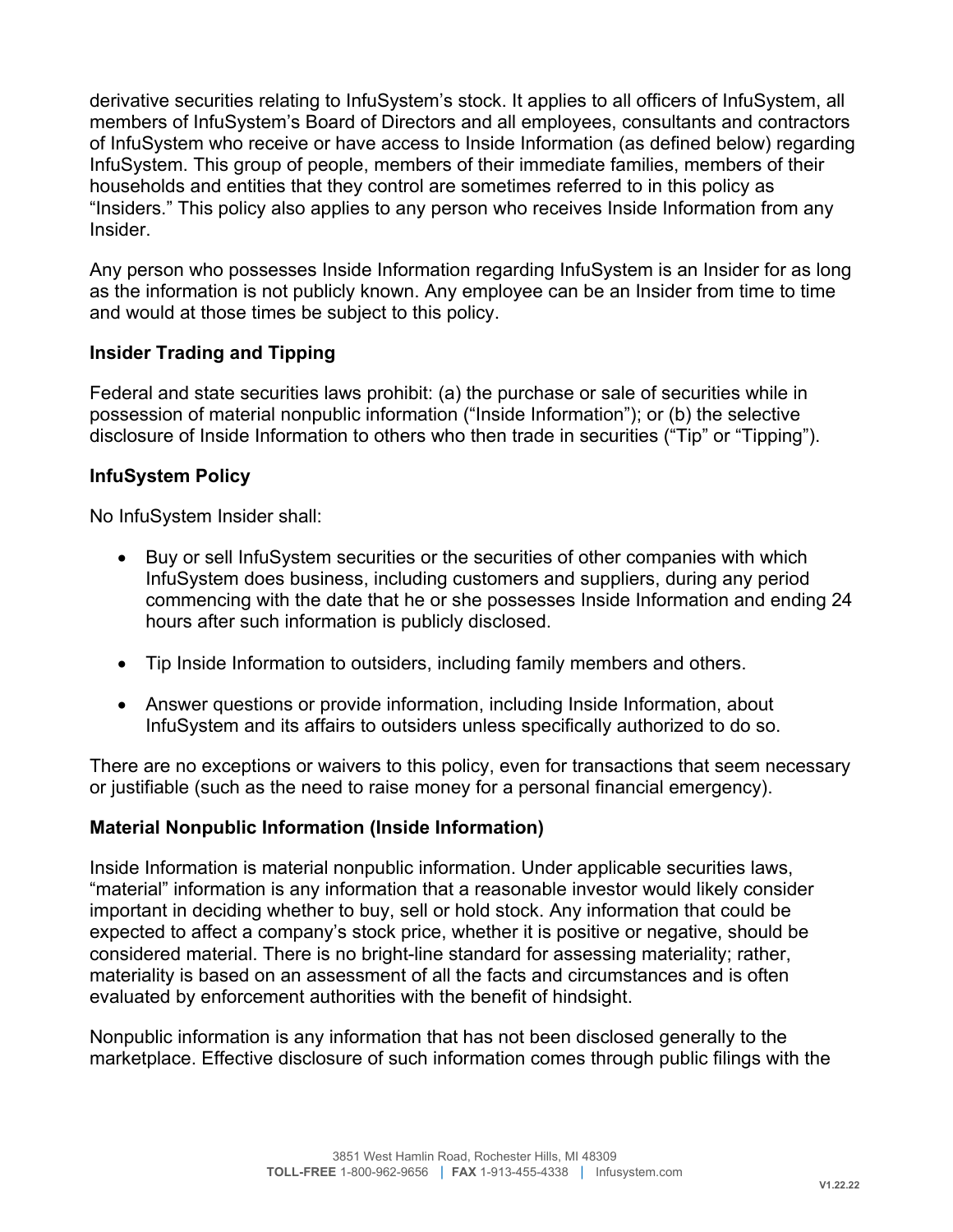U.S. Securities and Exchange Commission ("SEC") and other regulatory bodies, press releases and public meetings with analysts and the press.

All information that you learn about InfuSystem or its business plans is potentially Inside Information until InfuSystem publicly discloses it. Similarly, information received about any other company with which InfuSystem does business, including customers, vendors and suppliers, that is not yet in general circulation is also potentially Inside Information. Rumor and speculation in the public or media about material information, absent official statement, is not a sufficient basis to trade on Inside Information.

While it is not possible to define all categories of Inside Information, examples of information that would be regarded as Inside Information include, but are not limited to, information relating to:

- InfuSystem's historical or projected financial results, sales results, earnings, losses, liquidity and other similar financial information.
- Possible action related to stock, such as a dividend declaration, stock split, stock repurchases or anticipated public or private offerings of InfuSystem securities.
- The fact that InfuSystem is evaluating or considering an acquisition candidate, business unit divestiture, joint venture, tender offer or restructuring activity, that discussions or negotiations are in progress or that such a transaction is being undertaken.
- News of significant changes in products or services, the gain or loss of a significant customer or supplier and other major marketing changes.
- Changes in management or control.
- Any significant actual or threatened litigation, dispute or government investigation.
- News regarding actual or potential reductions in force.

### **Tipping**

Insiders, in addition to being forbidden from using Inside Information to trade in securities for their own advantage, are also prohibited from Tipping Inside Information to an outsider. An outsider is any person other than an InfuSystem employee, officer or director and includes, but is not limited to, friends, business associates, spouses or family members. Under the securities laws, both the discloser and recipient of Inside Information are liable for violations, and you will be held accountable for trading by your immediate family and others living in your household.

Inside Information must be protected. Common sense applies. Avoid inadvertent communication. For example: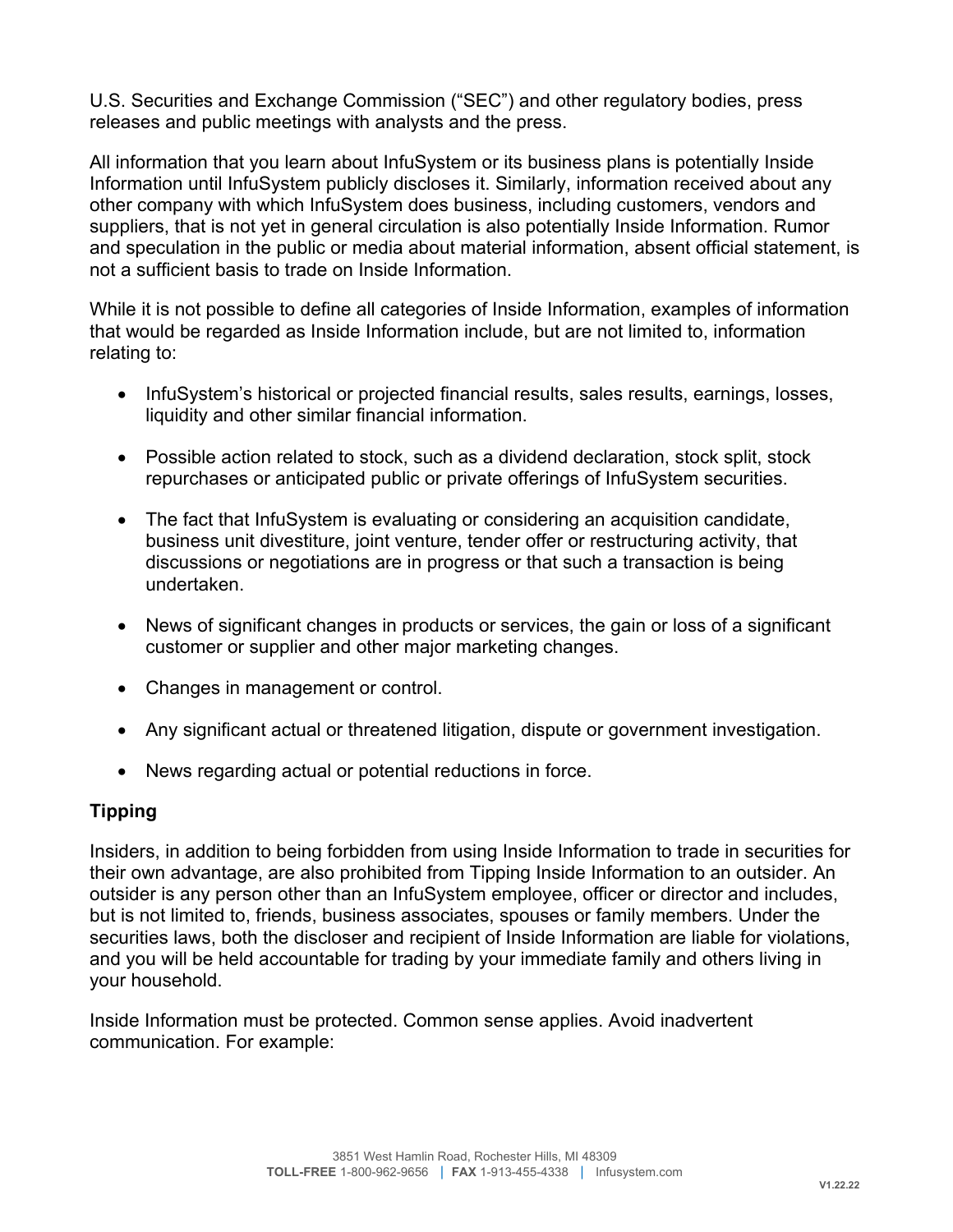- Do not discuss new developments, which could constitute Inside Information, in public places such as elevators, hallways, restaurants, airplanes, taxicabs or any place where you can be overheard.
- Do not gossip or speculate with other employees or nonemployees regarding any Inside Information.
- Do not read documents with Inside Information in public places or discard them where others can retrieve them.
- Do not carry documents with Inside Information in public places in an exposed manner.
- Cover documents with Inside Information on your desk before you leave your office or room, and do not leave them where visitors can read them.
- Do not copy documents with Inside Information for personal use without the express consent of a supervisor.
- If documents containing Inside Information are to be disposed of, they should be securely shredded or otherwise destroyed.

### **Potential Criminal and Civil Liability and/or Disciplinary Action**

**1. Liability for Insider Trading.** Pursuant to federal and state securities laws, Insiders may be subject to criminal and civil fines and penalties as well as imprisonment for engaging in transactions in InfuSystem's securities at a time when they have knowledge of Inside Information regarding InfuSystem. While the regulatory authorities concentrate their efforts on individuals who trade, or who tip inside information to others who trade, the federal securities laws also impose potential liability on InfuSystem and other "controlling persons" if they fail to take reasonable steps to prevent insider trading by InfuSystem Insiders.

**2. Liability for Tipping.** Insiders may also be liable for improper transactions by any person (commonly referred to as a "tippee") to whom they have disclosed Inside Information regarding InfuSystem or to whom they have made recommendations or expressed opinions on the basis of such information as to trading in InfuSystem's securities. The SEC has imposed large penalties even when the disclosing person did not profit from the trading. The SEC, the stock exchanges and Financial Industry Regulatory Authority use sophisticated electronic surveillance techniques to uncover insider trading.

**3. Possible Disciplinary Actions.** Employees who violate this policy shall be subject to disciplinary action, which may include ineligibility for future participation in InfuSystem's equity incentive plans or termination of employment, and may also be reported to enforcement authorities.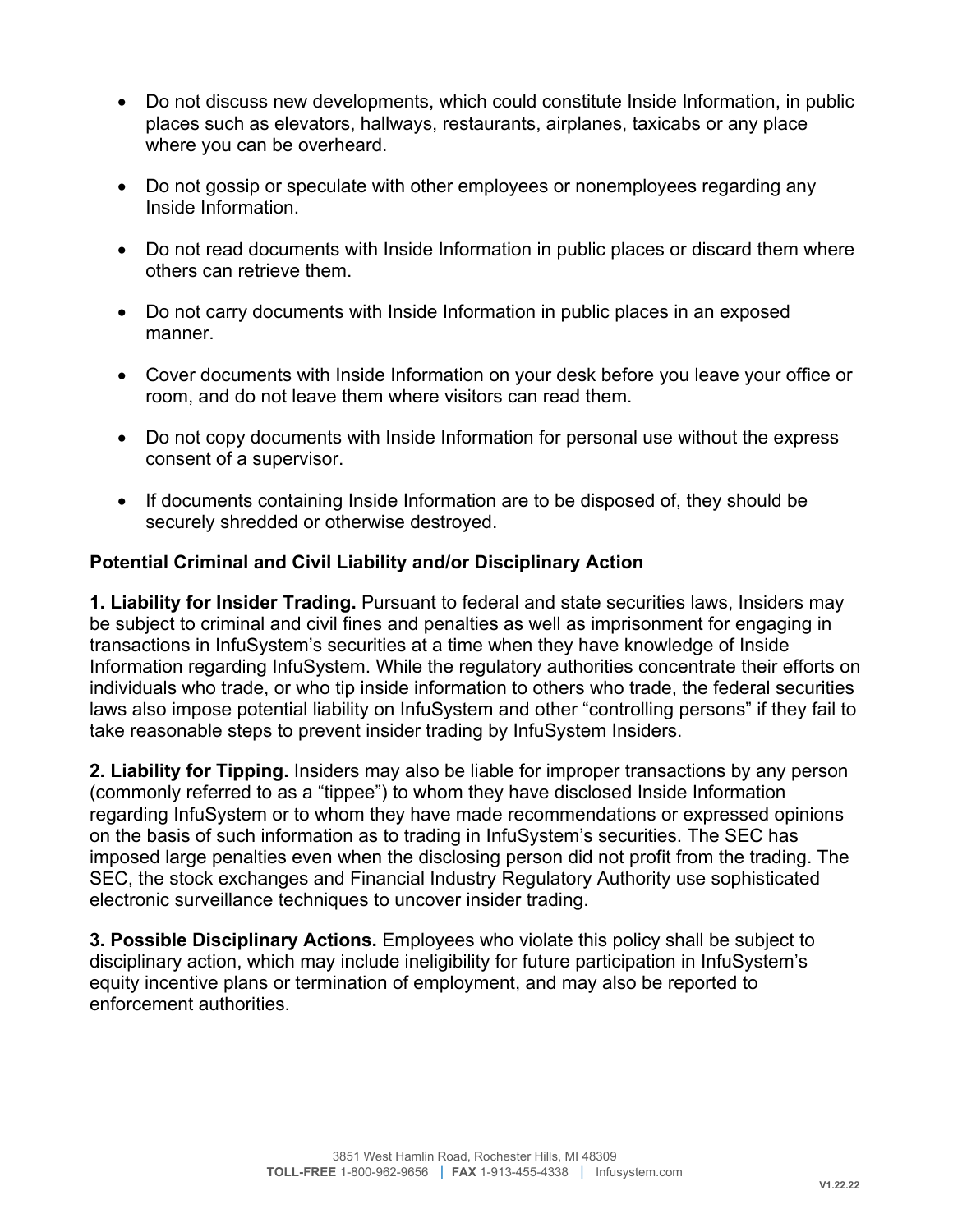### **Recommended Guidelines: Timing of Securities Trading and Window Periods**

Investment by InfuSystem employees and directors in InfuSystem securities is encouraged. However, there are restrictions regarding the timing of trading in InfuSystem securities.

#### **Closed Window Period**

To ensure compliance with this policy and applicable securities laws, all officers of InfuSystem, all members of InfuSystem's Board of Directors and all other persons designated by the Compliance Officer, as well as members of their immediate families, members of their households and entities that they control, should refrain from conducting any transactions in InfuSystem's securities during the period beginning the day after the last day of each fiscal quarter and continuing for 24 hours after the public release of the financial results for such period (the "Closed Window Period").

Additionally, pursuant to SEC rules, directors and executive officers are prohibited from trading in InfuSystem's equity securities during any period of three or more consecutive days during which at least 50 percent of the participants or beneficiaries in an individual account retirement plan of InfuSystem or its subsidiaries are unable to purchase, sell or otherwise acquire or transfer an interest in the equity of InfuSystem held in such plan due to a temporary suspension by InfuSystem or a fiduciary. Individual account plans include, without limitation, defined contribution plans such as broad-based tax-qualified 401(k) plans and profit-sharing plans, stock bonus plans and certain nonqualified deferred compensation arrangements. There are limited exceptions to this rule, and Insiders should consult with InfuSystem's Compliance Officer prior to attempting a stock transaction during any such Closed Window Period.

From time to time, an event may occur that is material to InfuSystem and is known by only a few Insiders. As long as the event remains material and nonpublic, the persons designated by the Compliance Officer may not trade InfuSystem securities. In addition, InfuSystem's financial results may be sufficiently material in a particular fiscal quarter that, in the judgment of the Compliance Officer, designated persons should refrain from trading in InfuSystem securities even sooner than the typical Closed Window Period described above. In that situation, the Compliance Officer may notify these persons that they should not trade in the InfuSystem's securities without disclosing the reason for the restriction. The existence of an event-specific trading restriction period or extension of a Closed Window Period will not be announced to the company as a whole and should not be communicated to any other person. Even if the Compliance Officer has not designated you as a person who should not trade due to an event-specific restriction, you should not trade while aware of material nonpublic information. Exceptions will not be granted during an event-specific trading restriction period.

#### **Open Window Period**

The safest period for trading in InfuSystem's securities, assuming the absence of Inside Information, is generally the first few days following the opening of the trading window, which shall open 24 hours after the public release of the financial results for all quarterly periods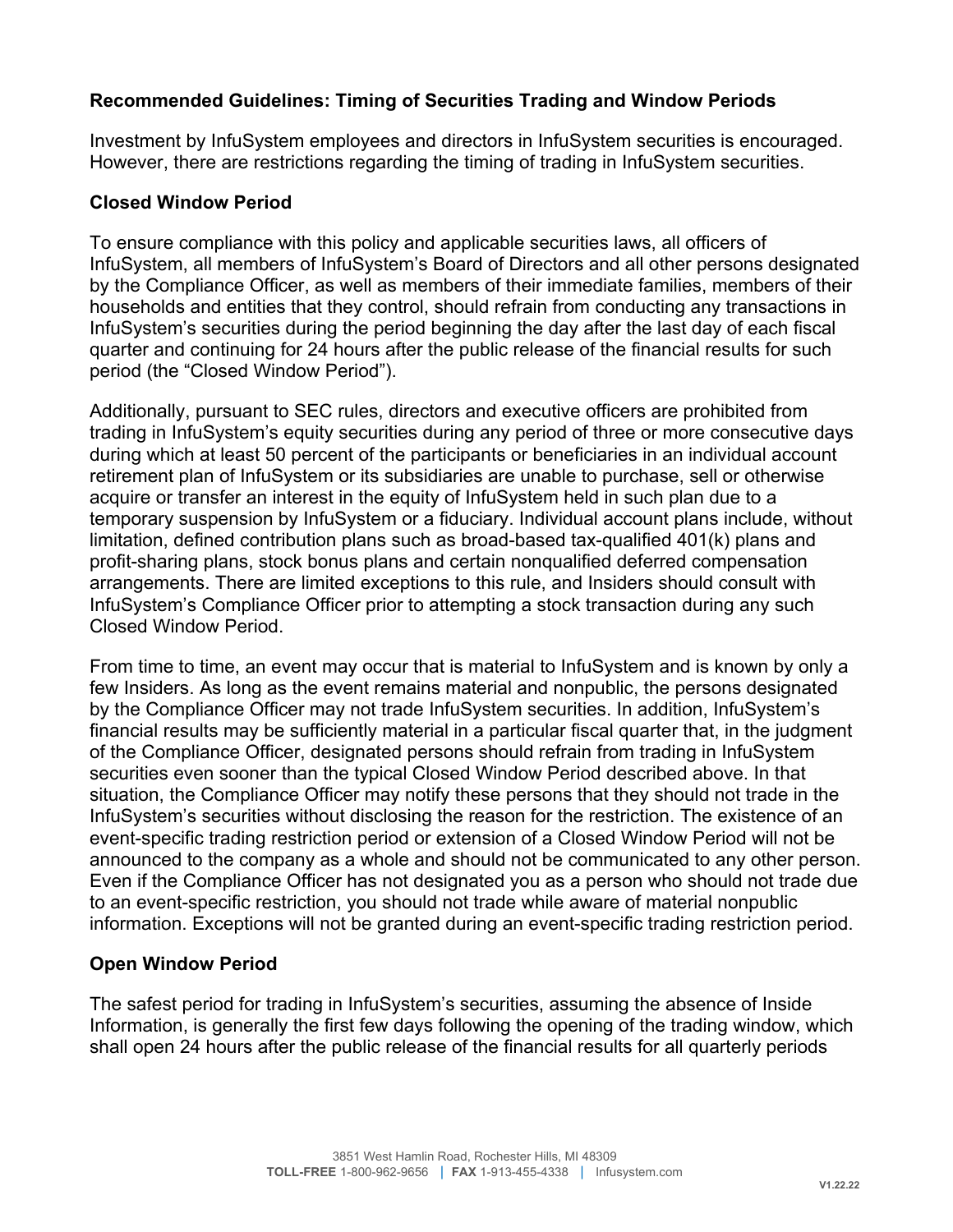(the "Open Window Period"). Trading in InfuSystem's securities during an Open Window Period should *not* be considered a "safe harbor" if an Insider is in possession of Inside Information.

Even after Inside Information is disclosed by InfuSystem in connection with a quarterly earnings release, for example, sufficient time must pass to permit the market and outside investors to digest the information and make investment decisions before Insiders can trade in InfuSystem's securities.

Regulatory authorities scrutinize securities trading with hindsight. Consequently, before trading in InfuSystem securities, you should carefully consider how the authorities, in the future, might view your trading with the benefit of hindsight.

**Every Insider has the individual responsibility to comply with this policy against insider trading, regardless of whether InfuSystem has recommended an Open Window Period to that Insider or any other Insiders of InfuSystem. The guidelines set forth in this policy are guidelines only, and appropriate judgment should be exercised in connection with any trade in InfuSystem's securities.** 

An Insider may, from time to time, have to forego a proposed transaction in InfuSystem's securities even if he or she planned to make the transaction before learning of the Inside Information and even though the Insider believes he or she may suffer an economic loss or forgo anticipated profit by waiting.

### **Pre-Clearance of Trades by Directors, Officers and Certain Other Employees**

To prevent inadvertent violations and avoid even the appearance of an improper transaction (e.g., when an officer trades while unaware of a pending major development) and to ensure the proper filing of SEC reports, the following procedure must be followed:

**All transactions in InfuSystem securities (acquisitions, dispositions, transfers, etc.) by all officers of InfuSystem, all members of InfuSystem's Board of Directors and all other persons designated by the Compliance Officer, as well as members of their immediate families, members of their households and entities that they control, must be precleared by the Compliance Officer.**

If you contemplate trading, contact the Compliance Officer in advance.

If you believe that you may be in possession of Inside Information, do not disclose that information without discussing the same with the Compliance Officer.

### **Liability of Supervisory Persons for Trading by Subordinates**

Under securities laws, InfuSystem and its directors, officers or supervising employees may be liable for significant penalties if they do not take appropriate action to prevent a person directly or indirectly under their control from trading in securities on the basis of Inside Information – or if they recklessly disregard the likelihood that such trading would take place.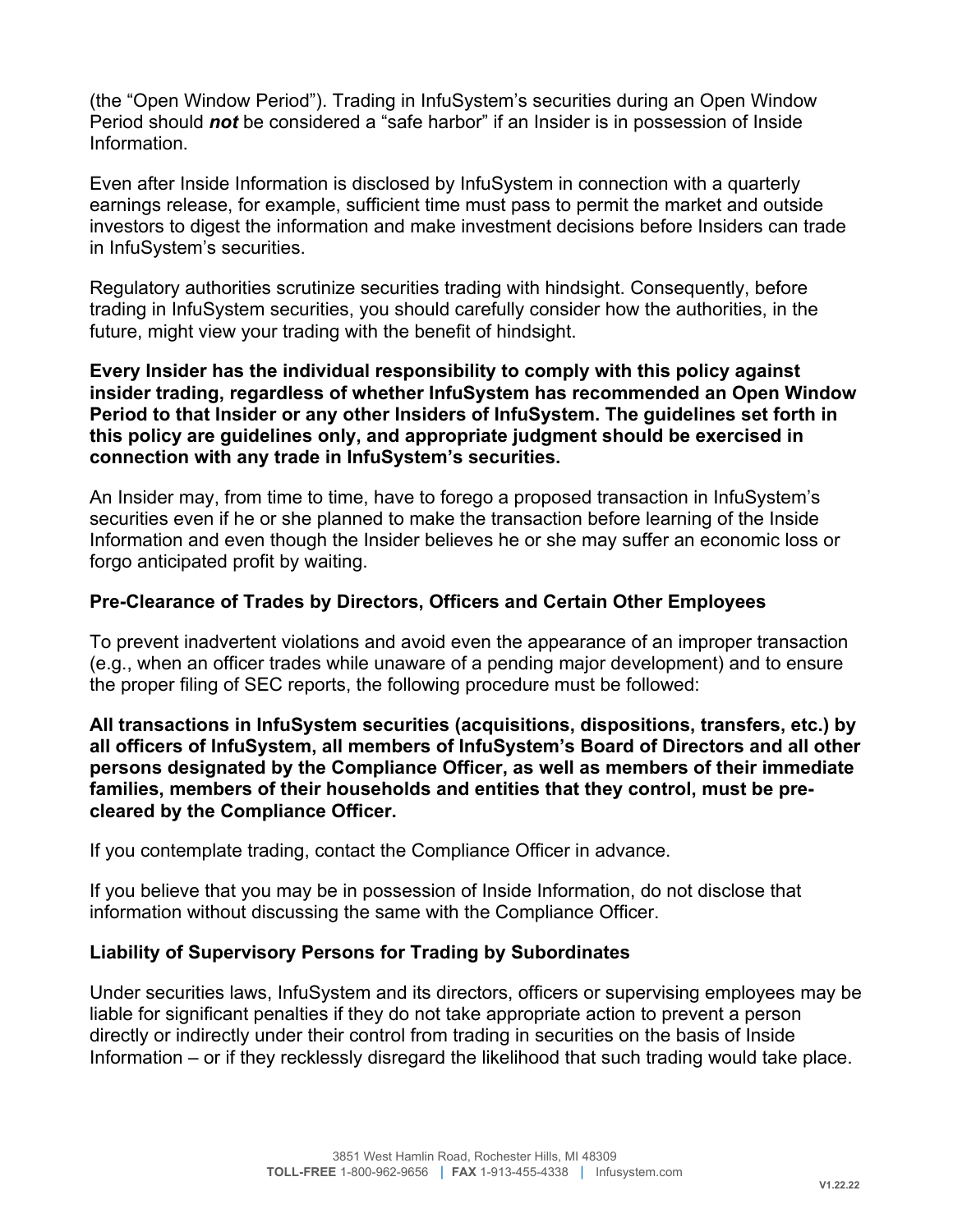If Inside Information is inadvertently disclosed, no matter what the circumstances, the person making or discovering that disclosure should immediately report the facts to InfuSystem's Compliance Officer.

### **Certain Exceptions**

This policy does not apply in the case of certain transactions as described herein, except as specifically noted:

**1. Stock Option Exercises.** This policy does not apply to the exercise of an employee stock option acquired pursuant to InfuSystem's equity compensation plans or to the exercise of a tax withholding right pursuant to which an employee has elected to have InfuSystem withhold shares subject to an option in order to satisfy any tax withholding obligations. However, this policy **does apply** to any sale of stock as part of a broker-assisted "cashless exercise" of an option, or any other open market sale for the purpose of generating cash needed to pay the exercise price of an option.

**2. Restricted Stock Awards.** This policy does not apply to the vesting of restricted stock, or the exercise of a tax withholding right pursuant to which an employee elects to have InfuSystem withhold shares of stock in order to satisfy any tax withholding obligations. However, this policy **does apply** to any market sale of restricted stock once vested.

**3. Employee Stock Purchase Plan.** This policy does not apply to purchases of InfuSystem securities in the employee stock purchase plan resulting from your periodic contribution of money to the plan pursuant to the election you made at the time of your enrollment in the plan. This policy also does not apply to purchases of InfuSystem securities resulting from lump sum contributions to the plan, provided that you elected to participate by lump sum payment at the beginning of the applicable enrollment period. This policy **does apply**, however, to your election to participate in the plan for any enrollment period and to your sales of InfuSystem securities purchased pursuant to the plan.

**4. Other Similar Transactions.** Any other purchase of InfuSystem securities directly from InfuSystem or sales of InfuSystem securities directly to InfuSystem are not subject to this policy.

### **Special and Prohibited Transactions**

InfuSystem has determined that there is a heightened legal risk and/or the appearance of improper or inappropriate conduct if the persons subject to this policy engage in certain types of transactions. It therefore is InfuSystem's policy that any persons covered by this policy may not engage in any of the following transactions, or should otherwise consider InfuSystem's preferences as described below:

**1. Short-Term Trading.** Short-term trading of InfuSystem securities may be distracting to the person and may unduly focus the person on InfuSystem's short-term stock market performance instead of InfuSystem's long-term business objectives. For these reasons, any director, officer or other employee of InfuSystem who purchases InfuSystem securities in the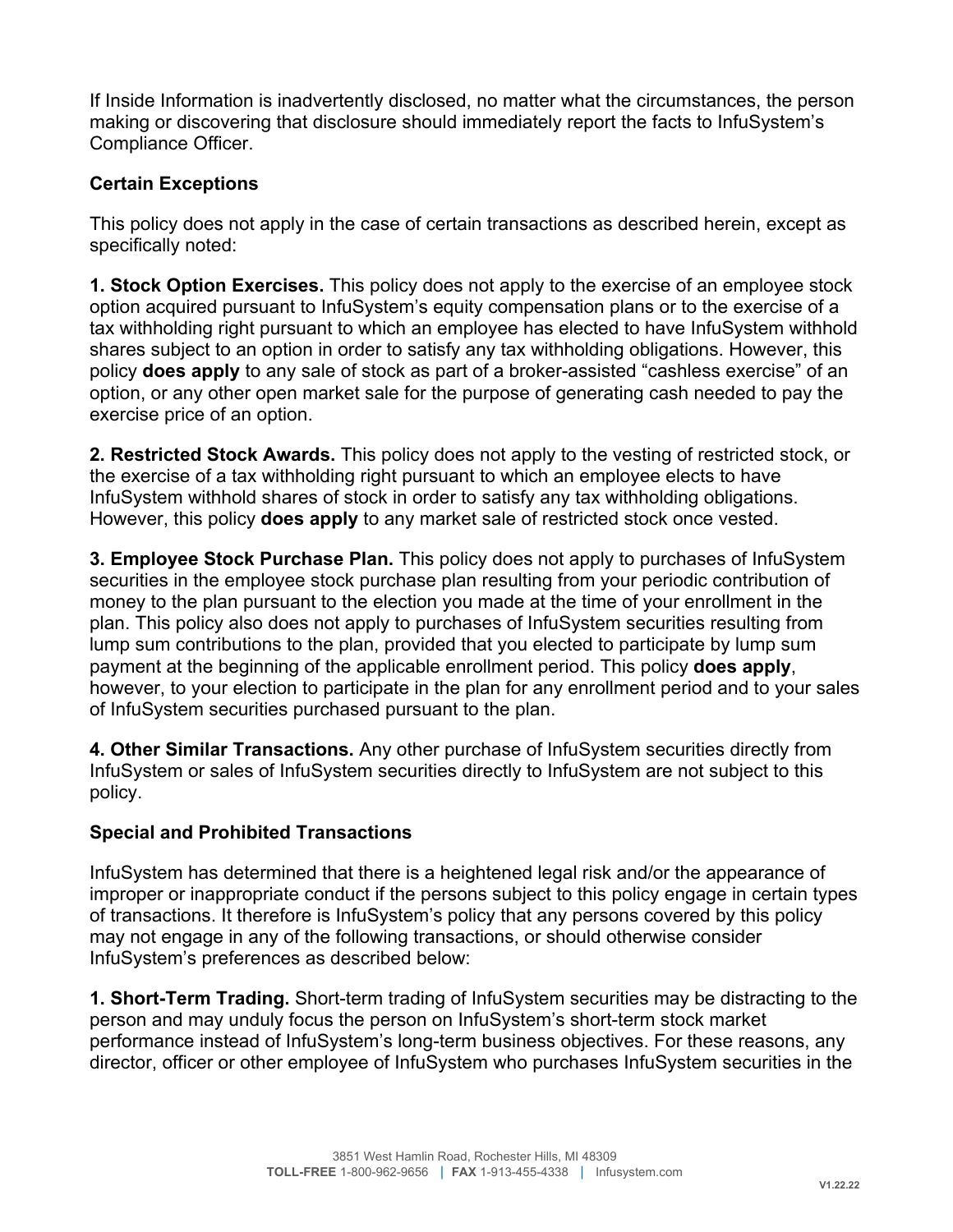open market may not sell any InfuSystem securities of the same class during the six months following the purchase (or vice versa).

**2. Short Sales.** Short sales of InfuSystem securities (i.e., the sale of a security that the seller does not own) may evidence an expectation on the part of the seller that the securities will decline in value, and therefore have the potential to signal to the market that the seller lacks confidence in InfuSystem's prospects. In addition, short sales may reduce a seller's incentive to seek to improve InfuSystem's performance. For these reasons, short sales of InfuSystem securities are prohibited. In addition, Section 16(c) of the Securities Exchange Act of 1934, as amended (the "Exchange Act"), prohibits officers and directors from engaging in short sales. (Short sales arising from certain types of hedging transactions are governed by the paragraph below titled "Hedging Transactions.")

**3. Publicly Traded Options.** Given the relatively short term of publicly traded options, transactions in options may create the appearance that a director, officer or employee is trading based on material nonpublic information and focus a director's, officer's or other employee's attention on short-term performance at the expense of InfuSystem's long-term objectives. Accordingly, transactions in put options, call options or other derivative securities, on an exchange or in any other organized market, are prohibited by this policy. (Option positions arising from certain types of hedging transactions are governed by the next paragraph.)

**4. Hedging Transactions.** Hedging or monetization transactions can be accomplished through a number of possible mechanisms, including through the use of financial instruments such as prepaid variable forwards, equity swaps, collars and exchange funds. Such transactions may permit a director, officer or employee to continue to own InfuSystem securities obtained through employee benefit plans or otherwise, but without the full risks and rewards of ownership. When that occurs, the director, officer or employee may no longer have the same objectives as InfuSystem's other shareholders. Therefore, InfuSystem strongly discourages you from engaging in such transactions. Any person wishing to enter into such an arrangement must first submit the proposed transaction for approval by the Compliance Officer. Any request for pre-clearance of a hedging or similar arrangement must be submitted to the Compliance Officer at least two weeks prior to the proposed execution of documents evidencing the proposed transaction and must set forth a justification for the proposed transaction.

**5. Margin Accounts and Pledged Securities.** Securities held in a margin account as collateral for a margin loan may be sold by the broker without the customer's consent if the customer fails to meet a margin call. Similarly, securities pledged (or hypothecated) as collateral for a loan may be sold in foreclosure if the borrower defaults on the loan. Because a margin sale or foreclosure sale may occur at a time when the pledgor is aware of material nonpublic information or otherwise is not permitted to trade in InfuSystem securities, directors, officers and other employees are prohibited from holding InfuSystem securities in a margin account or otherwise pledging InfuSystem securities as collateral for a loan. (Pledges of InfuSystem securities arising from certain types of hedging transactions are governed by the paragraph above titled "Hedging Transactions.")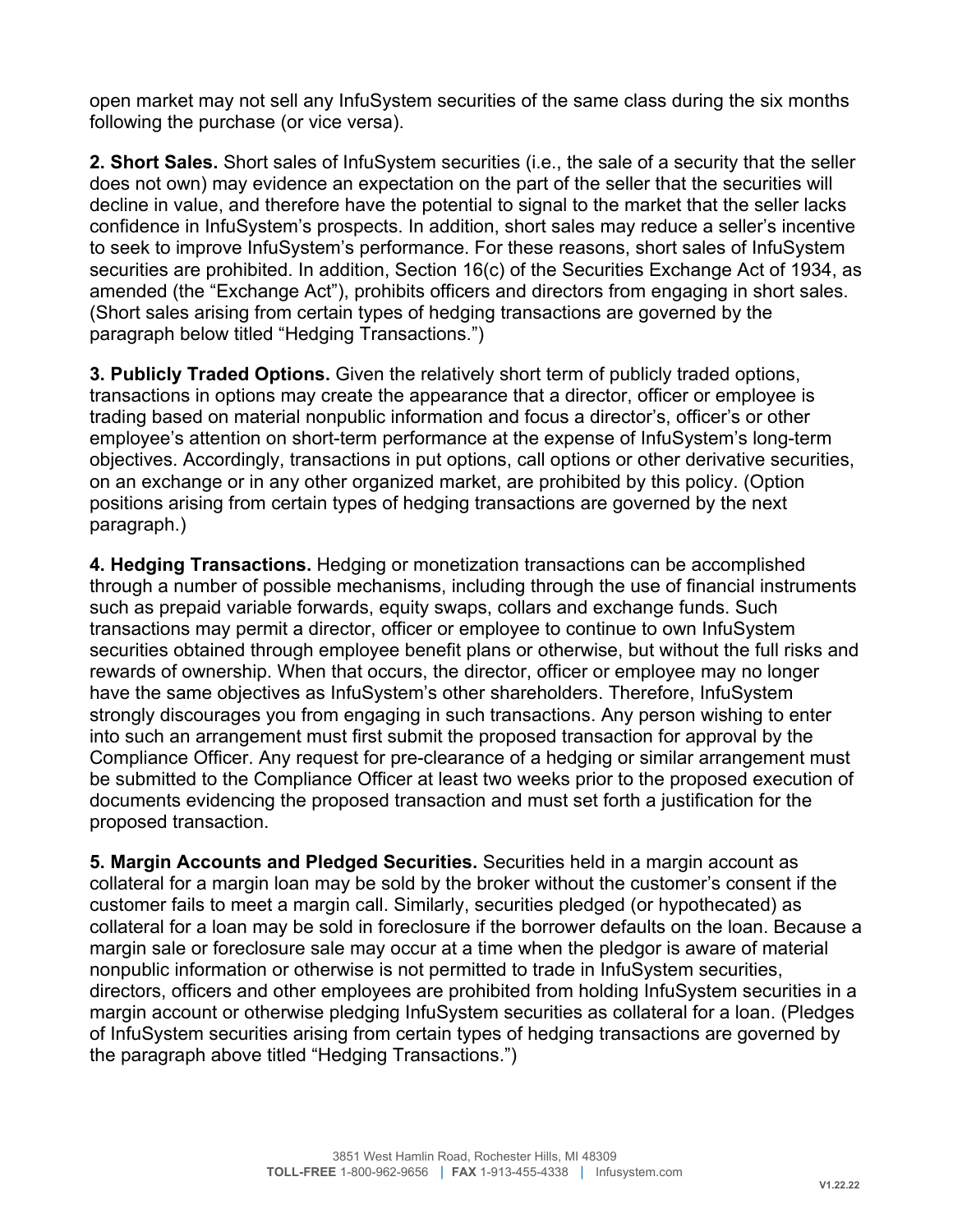**6. Standing and Limit Orders.** Standing and limit orders (except standing and limit orders under approved Rule 10b5-1 Plans, as described below) create heightened risks for insider trading violations similar to the use of margin accounts. There is no control over the timing of purchases or sales that result from standing instructions to a broker, and as a result the broker could execute a transaction when a director, officer or other employee is in possession of material nonpublic information. InfuSystem therefore discourages placing standing or limit orders on InfuSystem securities. If a person subject to this policy determines that they must use a standing order or limit order, the order should be limited to short duration and should otherwise comply with the restrictions and procedures set forth in this policy.

### **10b5-1 Programs**

Pursuant to SEC Rule 10b5-1, directors, officers and employees of InfuSystem may establish during Open Window Periods written programs that permit (i) automatic trading of InfuSystem stock through a third-party broker or (ii) trading of InfuSystem's stock by an independent person (e.g., an investment banker) who is not aware of material nonpublic information at the time of a trade. All programs shall be subject to the restrictions and limitations set forth in Exhibit A, attached hereto, which shall be updated from time to time by InfuSystem's Compliance Officer to conform to any changes to SEC Rule 10b5-1 or the practices thereunder. Once a program is implemented in accordance with this policy and such exhibit, trades pursuant to such program shall not be subject to the limitations and restrictions set forth in other sections of this policy. Trading pursuant to a program may occur even at a time outside of an Open Window Period or when the person on whose behalf such a trade is made is aware of material nonpublic information. Each program (or the form of program established by an investment bank or other third party) must be reviewed by InfuSystem's Compliance Officer prior to establishment to confirm its compliance with this policy and all applicable securities laws.

### **Additional Information – Directors and Officers**

Directors and officers of InfuSystem must also comply with the reporting obligations and limitations on short-swing transactions set forth in Section 16 of the Exchange Act. The practical effect of these provisions is that officers and directors who purchase and sell InfuSystem's securities within a six-month period must disclose all profits to InfuSystem whether or not they had knowledge of any Inside Information. Under these provisions, and as long as certain other criteria are met, neither the receipt of an option under InfuSystem's option plans nor the exercise of that option is deemed a purchase under Section 16; however, the sale of any such shares is a sale under Section 16. Moreover, no officer or director may ever make a short sale of InfuSystem stock. InfuSystem has provided or will provide separate memoranda and other appropriate materials to its officers and directors regarding compliance with Section 16 and its related rules and is ready to assist directors and officers in preparing and filing the required forms.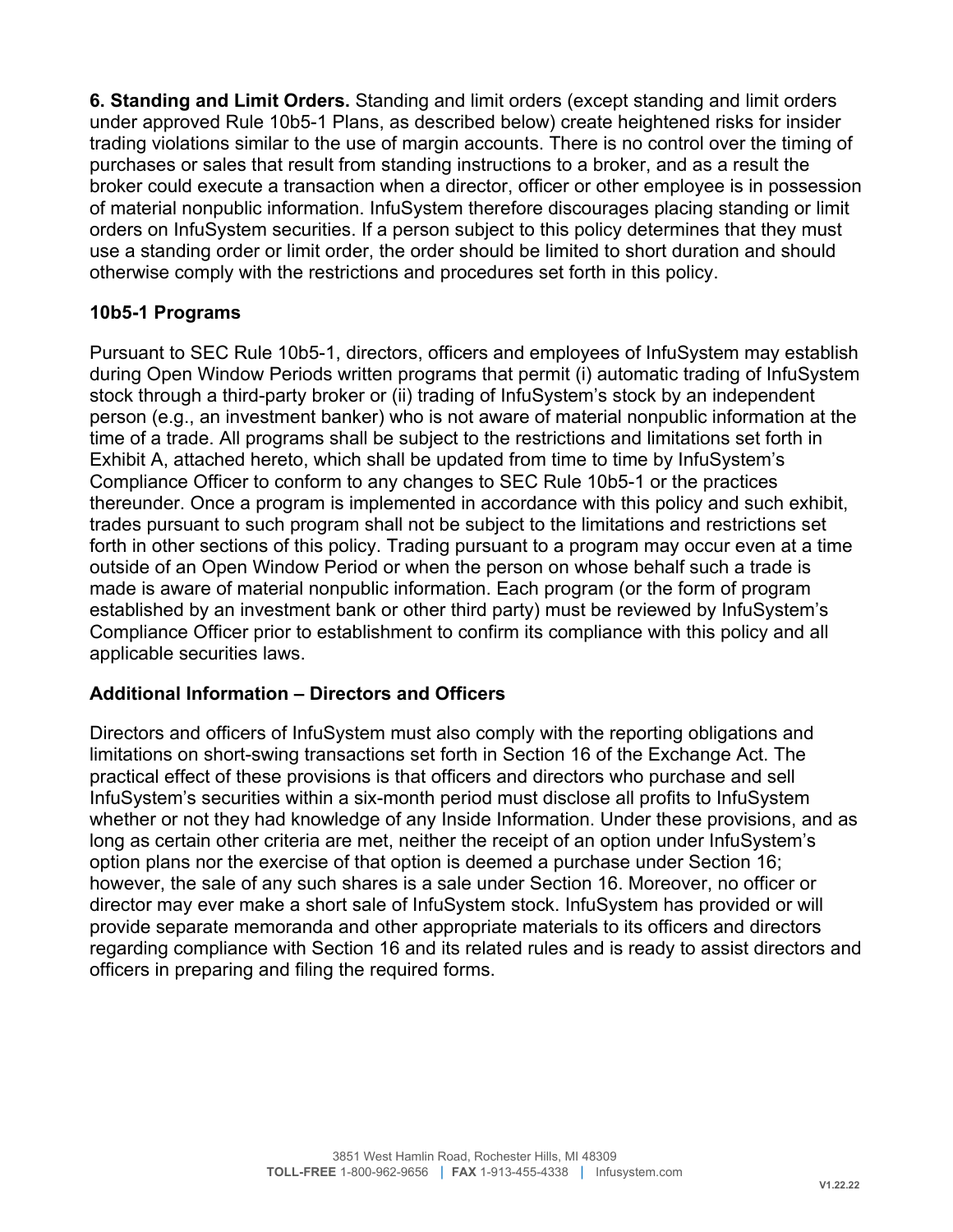### **Disclosure of Information**

InfuSystem has developed and continues to develop proprietary, confidential and nonpublic information. In the course of business operations, you may become aware of such information. **You may not disclose or otherwise use any proprietary, confidential or nonpublic information of any kind acquired as a result of your association with InfuSystem except, of course, for or on behalf of InfuSystem.** This obligation applies whether that information relates to InfuSystem or another organization (such as a customer or supplier) and continues even after you are no longer associated with InfuSystem.

In the event any officer, director or employee receives any inquiry from outside of InfuSystem, such as from a stock analyst, for information (particularly financial results and/or projections) that may be Inside Information, the inquiry should be referred to InfuSystem's Chief Financial Officer, who is responsible for coordinating and overseeing the release of such information to the investing public, analysts and others in compliance with applicable laws and regulations.

If you have a question as to whether information is proprietary, confidential or nonpublic, you should contact the Compliance Officer. You must abstain from disclosing or otherwise using such information until you are informed that its disclosure or other use is permitted.

Further, do not answer questions from news media reporters, securities analysts or stockholders about InfuSystem business, policies or practices, either directly or through another person. Instead, refer such inquiries to the Chief Financial Officer.

### **EXHIBIT A**

Trading programs established pursuant to the section entitled "10b5-1 Programs" of InfuSystem's Insider Trading and Information Disclosure Policy Statement (each a "Program") are limited to the following two types:

**(a) A written Program that permits automatic trading of InfuSystem's stock through a third-party broker (an "Automatic Trading Program") established by a director, officer or employee of InfuSystem (a "Program Eligible Person") during an Open Window Period and at a time when the Program Eligible Person is not aware of material nonpublic information.** The Automatic Trading Program document must specify the number of shares to be purchased or sold, the price(s) at which transactions are to take place and the date(s) on which transactions are to take place. Alternatively, the Automatic Trading Program may establish an objective formula for any or all of these criteria (e.g., the number of shares could be specified as a percentage of the holdings of the Program Eligible Person); or

**(b) A Program where transactions in InfuSystem's stock initiated by the trustee of a so-called "blind" trust, provided the Program is established by a Program Eligible Person during an Open Window Period and at a time when the Program Eligible Person is not aware of material nonpublic information.** A "blind" trust is a trust established by a Program Eligible Person. The investment and disposition decisions must be made by an independent trustee without any involvement or even knowledge of the Program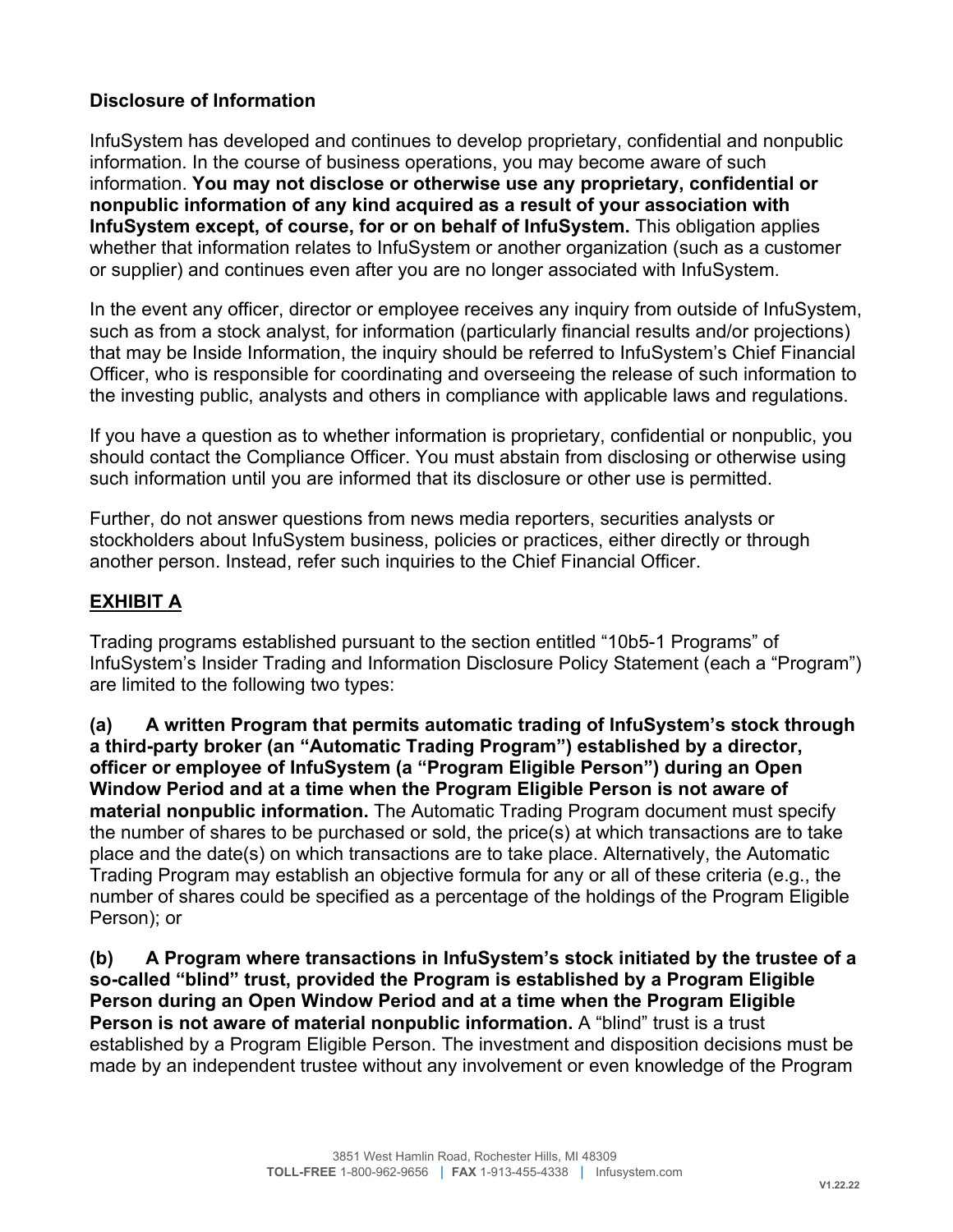Eligible Person. The trustee should be a recognized financial institution possessing trust powers. Under this type of Program, the Program Eligible Person cannot exert any influence over, or even communicate with, the trustee regarding specific investments. If the trustee becomes aware of material nonpublic information regarding InfuSystem, whether from the Program Eligible Person or otherwise, the trustee may not engage in a purchase or sale of InfuSystem's stock.

**Additional Program Restrictions.** All Programs shall also be subject to the following restrictions.

- (a) The Program Eligible Person cannot engage in any separate transaction (e.g., a hedging transaction) that directly or indirectly alters or offsets an authorized transaction made under the Program.
- (b) Any Program Eligible Person preparing such a Program must allow for the cancellation of a transaction and/or suspension of a Program upon notice and request by InfuSystem to the extent the Program or any proposed trade (i) fails to comply with applicable law (e.g., exceeding the number of shares which the Program Eligible Person may sell under Rule 144 in a rolling three-month period), or (ii) would create material adverse consequences for InfuSystem (e.g., due to the imposition of lockup agreements on InfuSystem's officers).
- (c) No Program may be established at a time when the Program Eligible Person is aware of material nonpublic information.
- (d) Once a Program is prepared, it cannot be changed or deviated from (as opposed to the termination thereof), except (i) with notice to InfuSystem's Compliance Officer and (ii) at a time when the Program Eligible Person is permitted to trade in InfuSystem's stock under this policy (i.e., during the Window Period when the Program Eligible Person is not otherwise blocked from trading and when the Program Eligible Person is not aware of material nonpublic information).
- (e) All Programs must be entered into in good faith and not as part of a plan or scheme to evade the prohibitions of the securities laws (including, without limitation, Rule 10b5-1 promulgated under the Securities Exchange Act of 1934, as amended.) InfuSystem may immediately terminate any Program that it determines was put in place either (i) not in good faith or (ii) as part of a plan or scheme to evade the prohibitions of the securities laws.

The key terms of InfuSystem Policy and Programs established pursuant to it (and trades made pursuant thereto) may be disclosed to the public through a press release, by placement on InfuSystem's website or through other means to be determined by InfuSystem at its discretion. **InfuSystem shall not have any liability to any Program Eligible Person as a result of the establishment of a Program, any InfuSystem disclosure with respect**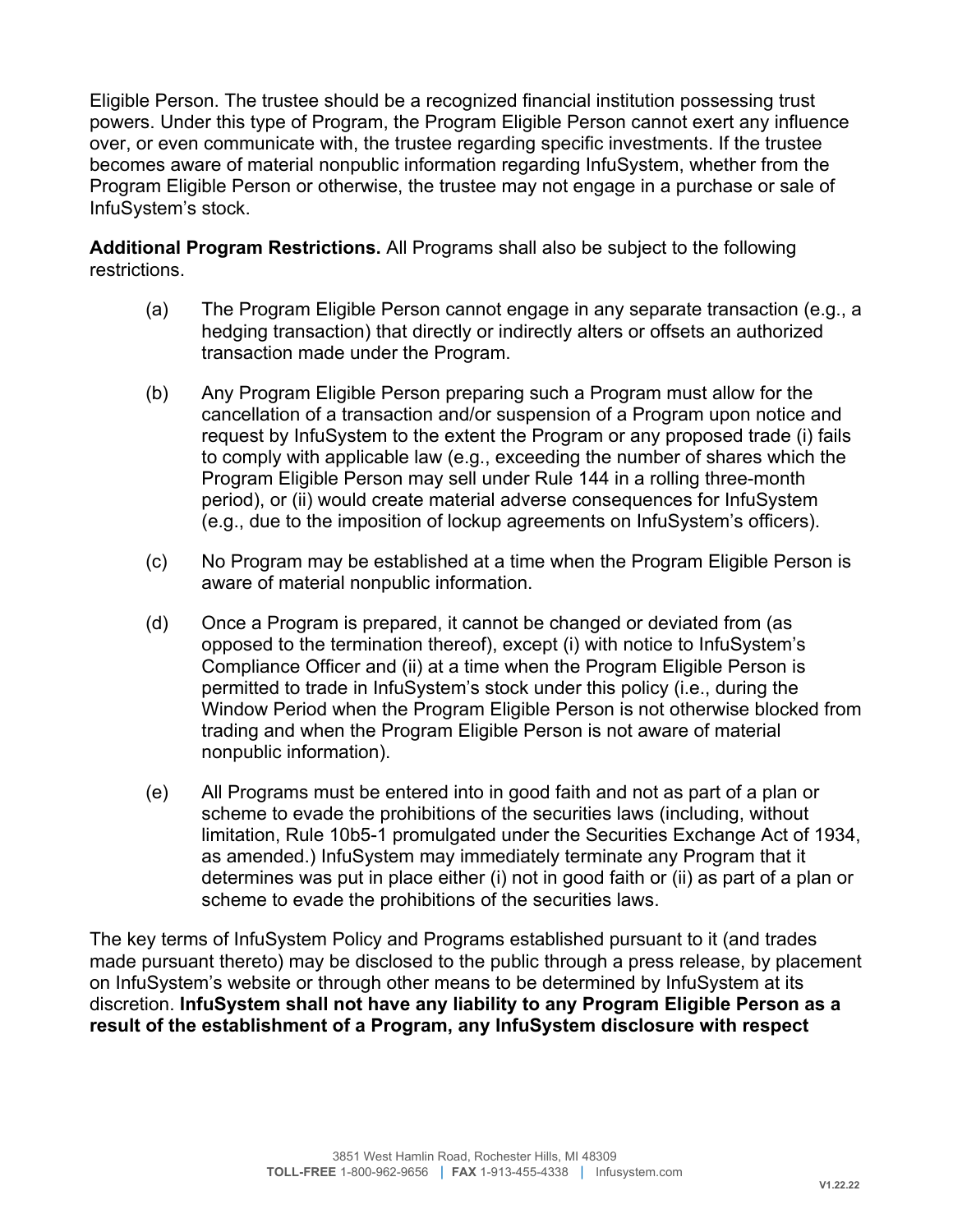#### **thereto or any cancellation or transactions and/or suspension of a Program as discussed above.**

## **REPORTING POLICY**

#### **Introduction**

The purpose of this policy is to reinforce the business integrity of the Company by providing a safe and reliable means for employees and others to report concerns they may have about conduct at InfuSystem. By following this policy, you can raise concerns, confidentially and anonymously if desired, and free of any retaliation, discrimination or harassment. The Company has established the following procedures to receive, investigate and act on complaints and concerns regarding suspected violations of: (1) the Code of Business Conduct and Ethics Policy, (2) Human Rights Policy, (3) the law or fraudulent activities, (4) the Company's accounting practices, and (5) any other Company policies or procedures.

Any employee who, during the course of employment, believes that he or she has been requested or required to engage in an illegal or unethical act, or to engage in otherwise improper activity that would constitute a violation of this Code of Conduct and Business Ethics Policy or any other policy, must report that fact immediately by calling the reporting hotline at (833) 320-0077 or go to www.lighthouse-services.com/infusystem. A prompt investigation of the allegations and/or remedial action will take place, if necessary. If such a report is made in good faith, InfuSystem will protect the reporting employee from any retaliation or other detrimental impact upon his or her employment. InfuSystem hopes that its employees shall give the company the opportunity to correct improper or unethical activities.

This policy applies to all employees, officers and directors of InfuSystem, all of whom are referred to collectively as "employees" or "you" throughout this policy. As an InfuSystem employee, if you are aware of a potential violation and do not report it according to this policy, your inaction may be considered a violation itself, which may result in disciplinary action, up to and including termination of your employment or any other relationship that you may have with InfuSystem.

If you have a question regarding any aspect of this Reporting Policy or if you are in doubt about the best course of action to take in a particular situation, you are encouraged to contact a member of the Human Resources Department and/or the Internal Audit Manager for additional information about the resources that are available to you.

### **Procedures for Receiving and Investigating Complaints**

If you believe that any violation has occurred or is occurring or you have a good faith concern regarding conduct that you reasonably believe may be a violation of this policy, we encourage you to promptly take the following actions:

A. The Internal Audit Manager is authorized to receive complaints. In this capacity, the Internal Audit Manager acts under the authority of the Audit Committee.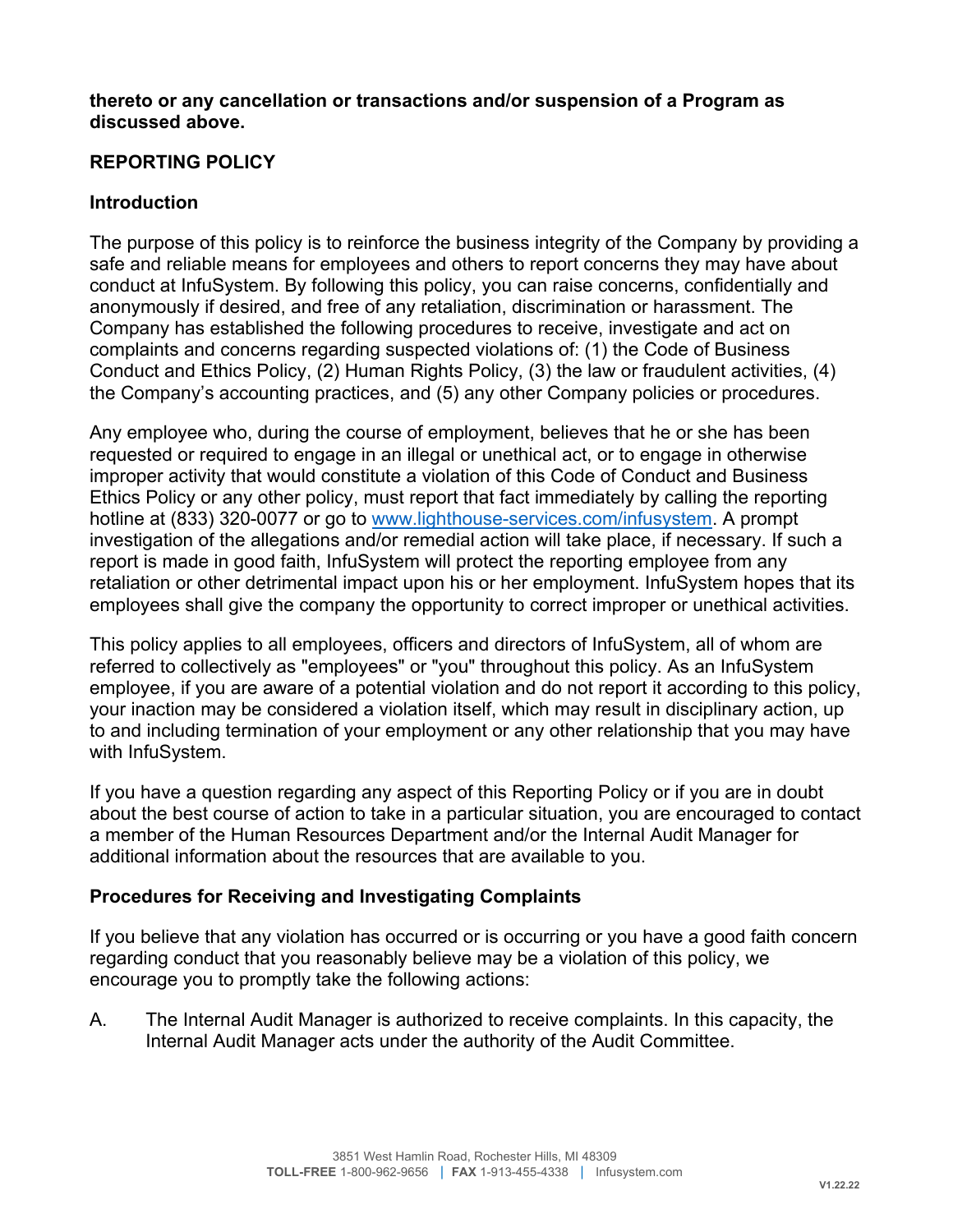- B. Complaints may be made in a confidential way by following the processes outlined below:
	- By written communication to the attention of the Internal Audit Manager
	- By visiting www.lighthouse-services.com/infusystem or calling (833) 320-0077. Lighthouse is an independent provider that assists the Company in identifying improper activity. They are committed to protecting the identity of all persons who use the secure reporting system. Reports are submitted by Lighthouse to InfuSystem's designee and may or may not be investigated, at the sole discretion of the Company. Although Lighthouse will not disclose your identity without your express permission, it is possible that your identity may be discovered during an investigation of the matter reported because of information you have provided.
	- Directly to the Audit Committee Chairman, who will review whistleblower reports, at least, on a weekly basis. All communication to the Chairman may be done through the reporting hotline.
- C. Accounting complaints may also be made directly to the Audit Committee Chairman. The Chairman may, at his or her discretion, return the complaint to the Internal Audit Manager for docketing and investigation as described below, or retain the matter for investigation by the Audit Committee as described below.
- D. The Internal Audit Manager will prepare a written docket ("Docket") of all complaints summarizing in reasonable detail for each complaint: the nature of the complaint, the date of receipt of the complaint, the current status of any investigation into the complaint, and any final resolution of the complaint. The Internal Audit Manager will distribute an update of the Docket to the Audit Committee Chairman in advance of each regularly scheduled Audit Committee meeting. The current Docket must be submitted by the Internal Audit Manager to the Audit Committee no less than one time each fiscal quarter.
- E. If the complaint involves or implicates the Internal Audit Manager, the Internal Audit Manager will promptly recuse himself or herself from the investigation and inform the Audit Committee Chairman in writing. The Audit Committee Chairman will thereafter promptly appoint an impartial individual to investigate the complaint and report to the Audit Committee consistent with this policy.
- F. Promptly after receipt, the Internal Audit Manager will investigate the complaint and report ("Investigation Report") the results to the Audit Committee. Investigation Reports will be prepared in reasonable detail and will be in addition to the information provided to the Audit Committee on the Docket. The Internal Audit Manager is authorized to engage, at their discretion, outside auditors, counsel or other experts to assist in the investigation. All investigations will be conducted in a confidential manner, so that information will be disclosed only as needed to facilitate the review of the investigation materials or otherwise by law. The parameters of any investigation will be determined by the Internal Audit Manager in consultation with the Audit Committee Chairman.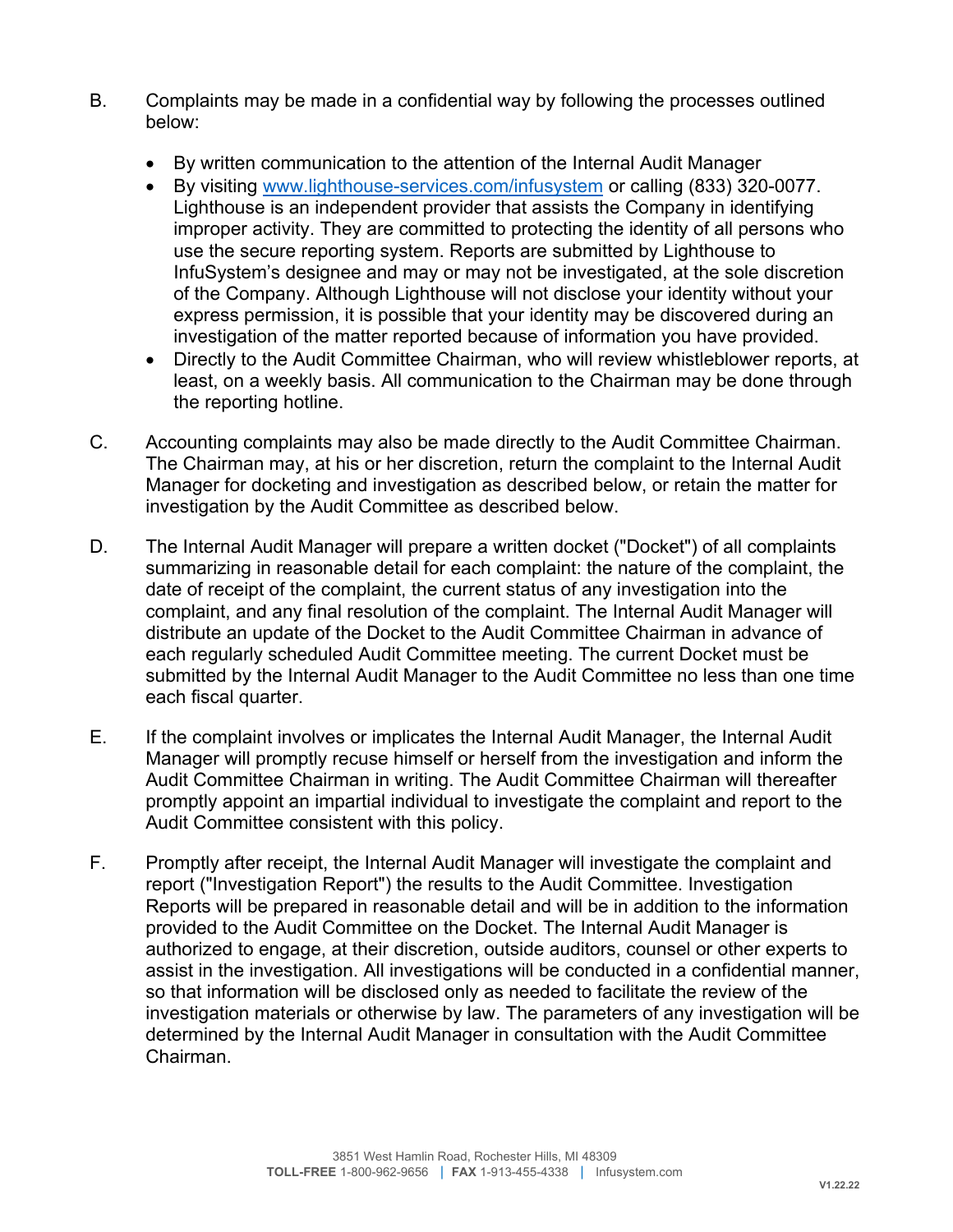- G. The Audit Committee will review the Docket and any Investigation Reports submitted by the Internal Audit Manager. The Audit Committee may direct that the appropriate corrective action be taken by the Company in response to any complaint. The Audit Committee may, at its discretion, consult with any member of the Company's management who may have appropriate expertise to assist in the evaluation of the complaint. The Audit Committee is authorized to engage, at its discretion, outside auditors, counsel or other experts to assist in the evaluation of any results of any investigation into a complaint.
- H. At any time, the Audit Committee may, at its discretion, determine that it, and not the Internal Audit Manager, should initiate or assume the investigation of any complaint. In this case, the Audit Committee will promptly determine what professional assistance, if any, it needs in order to conduct the investigation.
- I. This policy provides a mechanism for InfuSystem to be made aware of any alleged wrongdoings and address them as soon as possible. However, nothing in this policy is intended to prevent any employee from reporting information to federal or state law enforcement agencies when an employee has reasonable cause to believe that the violation of a federal or state statute has occurred. A report to law enforcement, regulatory or administrative agencies may be made instead of, or in addition to, a report directly to InfuSystem through the reporting hotline or any other reporting method specified in this policy.

#### **Protection of Whistleblowers**

InfuSystem strictly prohibits and does not tolerate unlawful retaliation against any employee, officer or director for reporting a violation or potential violation of this policy in good faith or otherwise cooperating in an investigation. All forms of unlawful retaliation are prohibited, including any form of adverse action, discipline, threats, intimidation or other form or retaliation for reporting under or complying with this policy. InfuSystem considers retaliation a violation itself, which will result in disciplinary action, up to and including termination of employment or any other working relationship with the Company.

### **Confidentiality of Complaints**

Employees of the Company are expressly authorized to make complaints using the procedures described above in the Reporting Policy on a confidential and/or anonymous basis. Information disclosed during the course of the investigation will, to the extent practical and appropriate, remain confidential, except as may be reasonably necessary under the circumstances to facilitate the investigation, take remedial action or comply with applicable law. For any complaint not reported on an anonymous basis, we will advise the reporting party that the complaint has been addressed and, if we can, of the specific resolution. However, due to confidentiality obligations, there may be times when we cannot provide the details regarding the corrective or disciplinary action that was taken.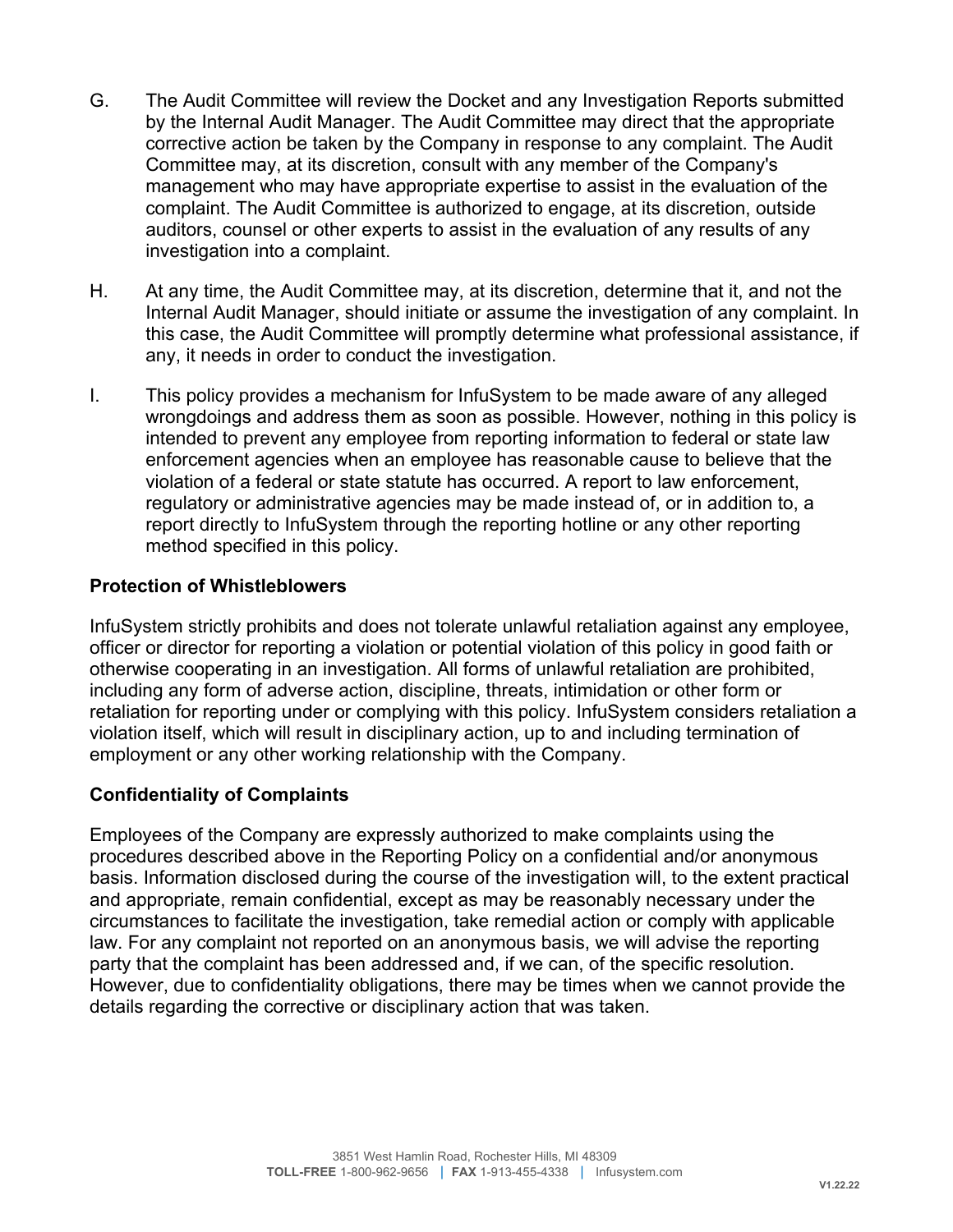### **RECORDKEEPING, FINANCIAL REPORTING AND DISCLOSURE**

InfuSystem requires honest and accurate recording and reporting of information in order to make responsible business decisions and to provide accurate disclosure in reports that InfuSystem files with the SEC and other governmental bodies. All of InfuSystem's books, records, accounts and financial statements must be maintained in reasonable detail, must appropriately reflect InfuSystem's transactions and must conform both to applicable legal requirements and to InfuSystem's system of disclosure controls and procedures, internal control over financial reporting and generally accepted accounting principles. Records should always be retained or destroyed according to InfuSystem's record retention policies. In accordance with those policies, in the event of potential litigation or governmental investigation, please immediately contact our Chief Executive Officer.

In addition to these general record keeping and reporting obligations, as a public reporting company, it is imperative that InfuSystem provide a full, fair, accurate, timely and understandable disclosure in its reports and documents, including, in particular, those filed with the SEC. Depending upon their position with InfuSystem, a director, officer or employee may be called upon to provide information to ensure that InfuSystem's public records are accurate, complete, fair and understandable. InfuSystem expects all of its personnel and affiliates to take this responsibility seriously and to provide prompt and accurate information related to InfuSystem's public disclosure requirements.

### **CONFIDENTIALITY AND NON-DISCLOSURE**

Our directors, officers and employees must safeguard the confidentiality of confidential information entrusted to them by InfuSystem, its customers and other third parties, use such confidential information only for business purposes and limit dissemination of such confidential information (both inside and outside InfuSystem) to those who have a need to know the information for business purposes, unless disclosure is authorized by the Chief Executive Officer or required by applicable law, rule or regulation.

Confidential information includes, but is not limited to, all nonpublic information that might be of use to competitors or harmful to InfuSystem or its customers if improperly disclosed, including:

- Personnel/payroll records
- Compensation data
- Marketing strategies and customer lists
- Patient records
- Customer account records
- Customer and vendor contracts
- Financial information
- Protected Health Information (PHI) as required under the Health Insurance Portability and Accountability Act of 1996 (HIPAA)